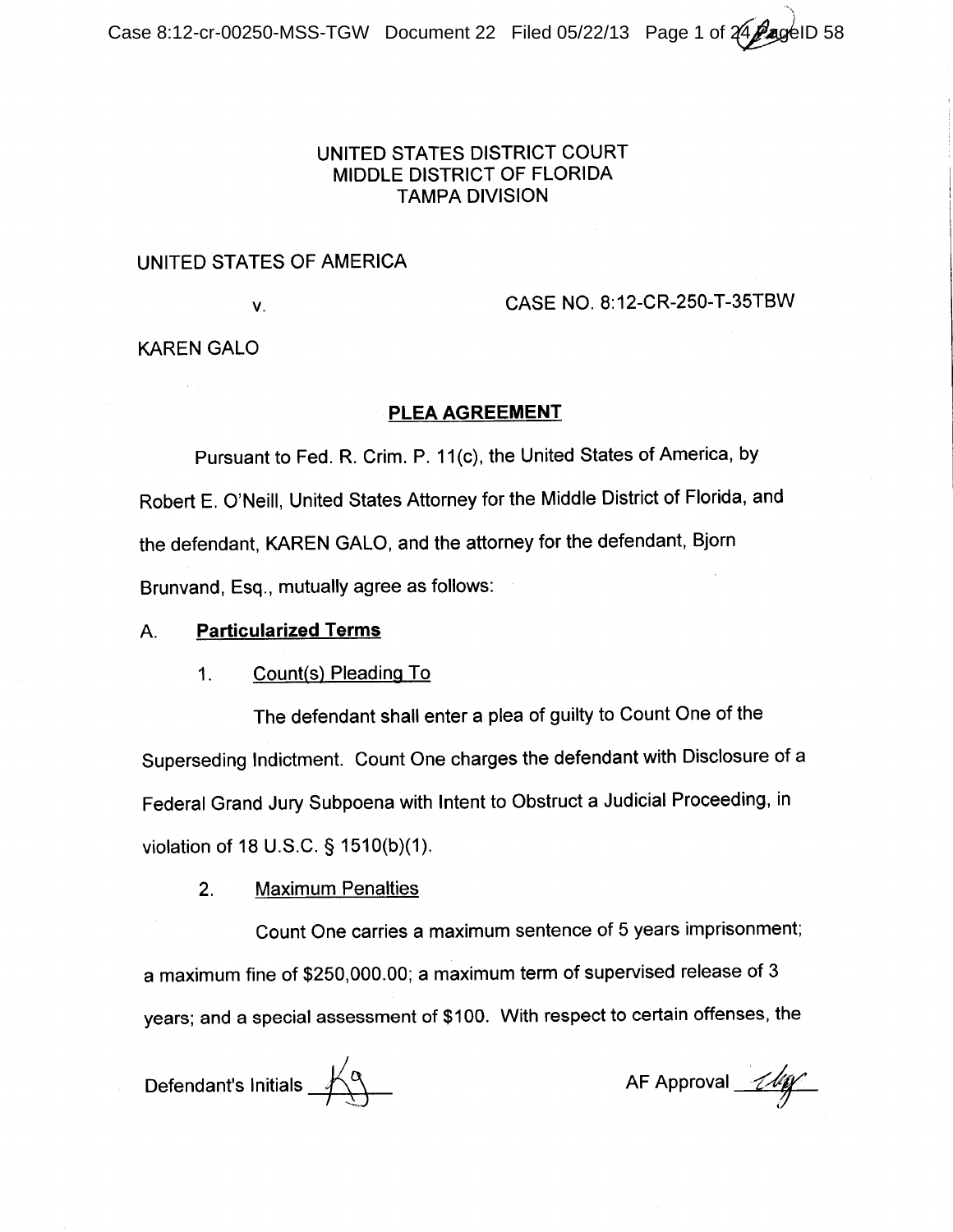Court shall order the defendant to make restitution to any victim of the offense(s), and with respect to other offenses, the Court may order the defendant to make restitution to any victim of the offense(s), or to the community, as set forth below.

Elements of the Offense(s)  $3.$ 

The defendant acknowledges understanding the nature and elements of the offense with which defendant has been charged and to which defendant is pleading guilty. The elements of Count One are:

| First:  | The defendant was an officer, director, partner,<br>employee, agent, or attorney of a financial institution,<br>in this case Key West Bank, which was an FDIC-<br>insured financial institution;                                                                                                                                                                                                                                                          |
|---------|-----------------------------------------------------------------------------------------------------------------------------------------------------------------------------------------------------------------------------------------------------------------------------------------------------------------------------------------------------------------------------------------------------------------------------------------------------------|
| Second: | The defendant, directly or indirectly, notified any<br>person about the existence or contents of a federal<br>grand jury subpoena requesting customer records of<br>that financial institution;                                                                                                                                                                                                                                                           |
| Third:  | The defendant notified this other person about the<br>existence or contents of this federal grand jury<br>subpoena with the intent to obstruct a judicial<br>proceeding; and                                                                                                                                                                                                                                                                              |
| Fourth: | the federal grand jury subpoena related to a violation<br>of, or a conspiracy to violate, Title 18, United States<br>Code, Sections 1014 (False statement or report to<br>financial institution), 1341 (Mail fraud affecting a<br>financial institution), 1343 (Wire fraud affecting a<br>financial institution), 1344 (Bank fraud), 1956 (Money<br>Laundering), or 1957 (Monetary transactions in<br>property derived from specified unlawful activity). |

Defendant's Initials \_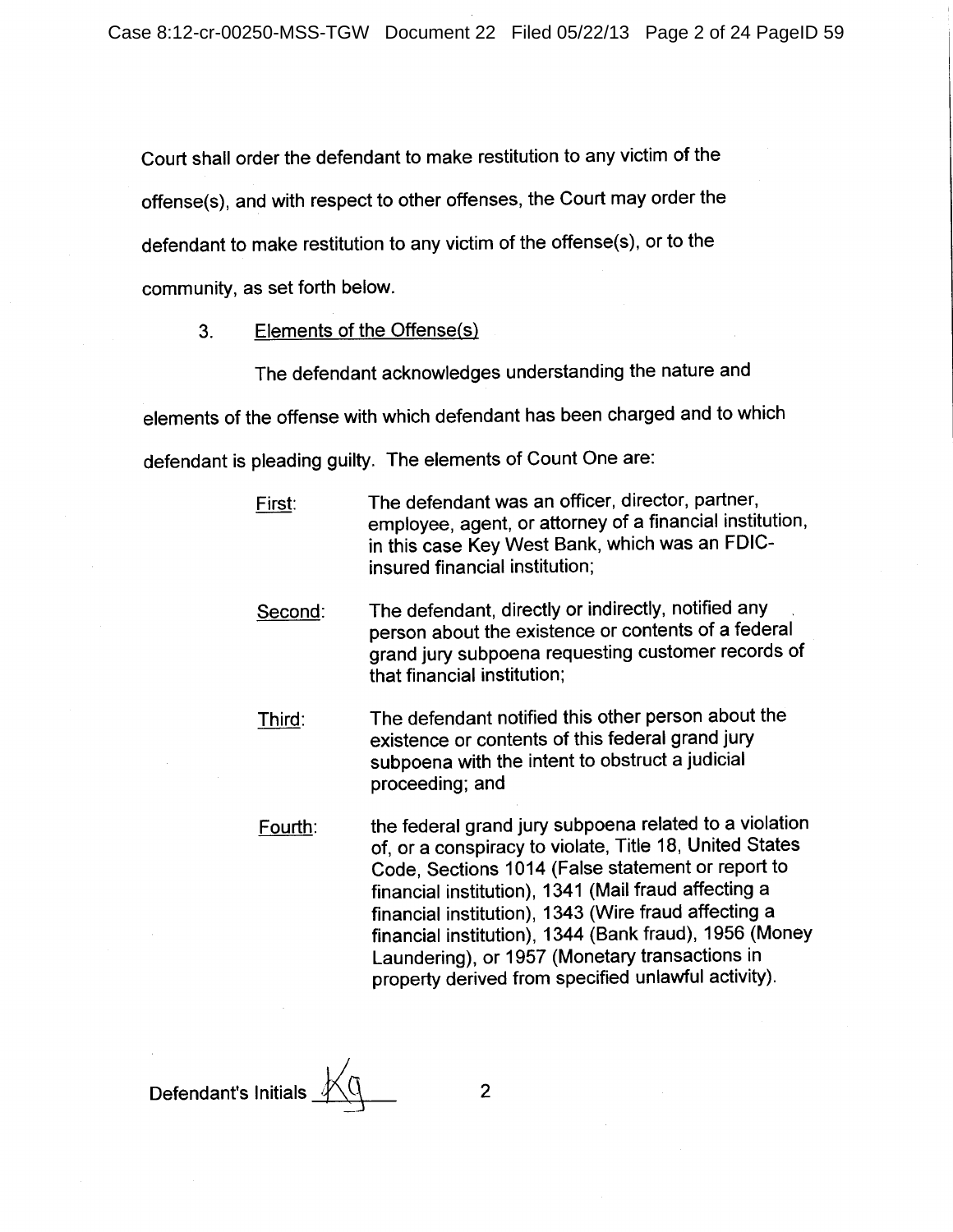#### **Counts Dismissed** 4.

At the time of sentencing, the remaining counts against the defendant, Counts Two and Three, will be dismissed pursuant to Fed. R. Crim. P.  $11(c)(1)(A)$ .

### 5. No Further Charges

If the Court accepts this plea agreement, the United States Attorney's Office for the Middle District of Florida agrees not to charge defendant with committing any other federal criminal offenses known to the United States Attorney's Office at the time of the execution of this agreement, related to the conduct giving rise to this plea agreement.

#### **Guidelines Sentence** 6.

Pursuant to Fed. R. Crim. P. 11(c)(1)(B), the United States will recommend to the Court that the defendant be sentenced within the defendant's applicable guidelines range as determined by the Court pursuant to the United States Sentencing Guidelines, as adjusted by any departure the United States has agreed to recommend in this plea agreement. The parties understand that such a recommendation is not binding on the Court and that, if it is not accepted by this Court, neither the United States nor the defendant will be allowed to withdraw from the plea agreement, and the defendant will not be allowed to withdraw from the plea of guilty.

Defendant's Initials  $\mathcal{A}^{\mathbb{Q}}$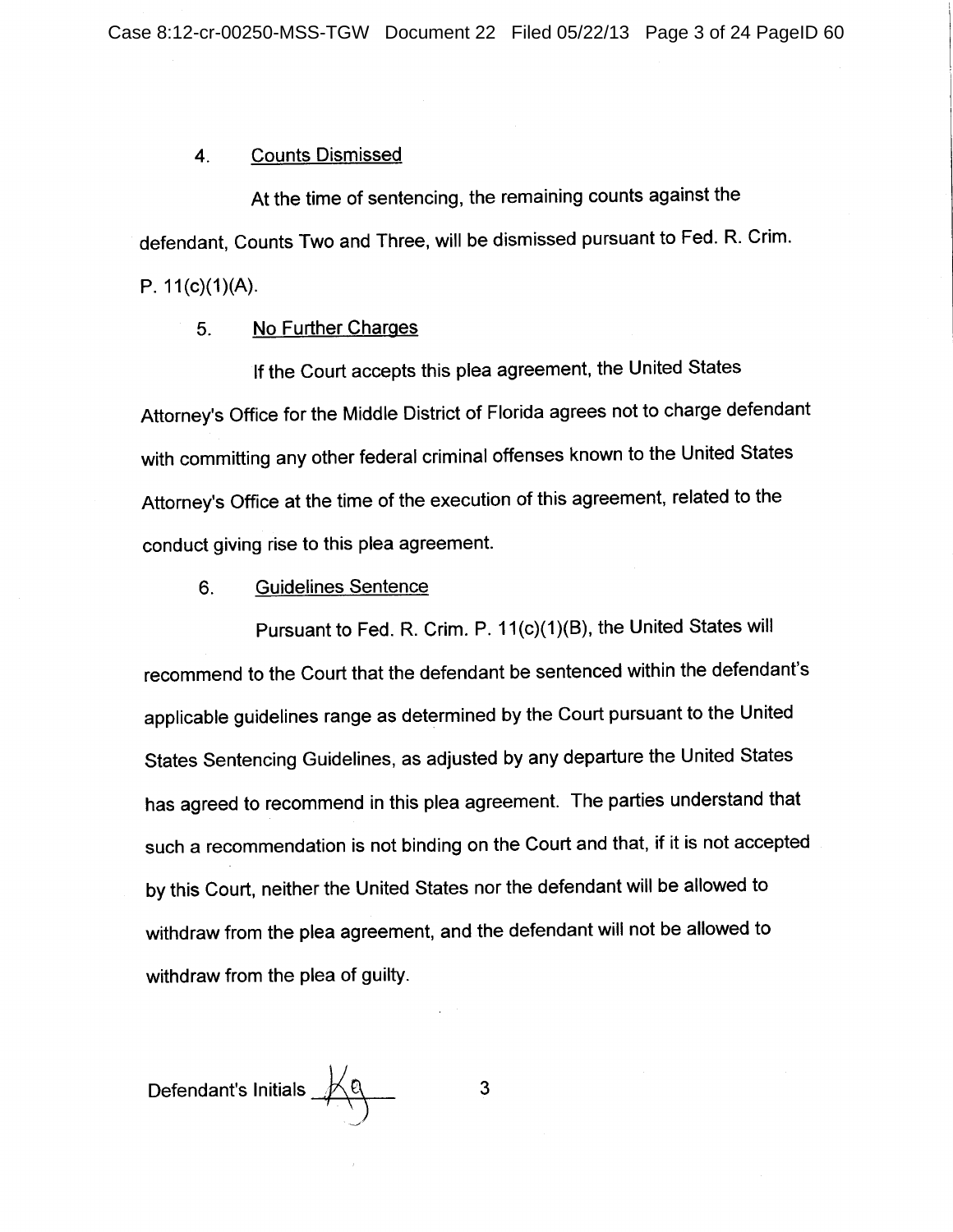#### **Acceptance of Responsibility - Three Levels**  $7<sub>1</sub>$

At the time of sentencing, and in the event that no adverse information is received suggesting such a recommendation to be unwarranted, the United States will recommend to the Court that the defendant receive a twolevel downward adjustment for acceptance of responsibility, pursuant to USSG §3E1.1(a). The defendant understands that this recommendation or request is not binding on the Court, and if not accepted by the Court, the defendant will not be allowed to withdraw from the plea.

Further, at the time of sentencing, if the defendant's offense level prior to operation of subsection (a) is level 16 or greater, and if the defendant complies with the provisions of USSG §3E1.1(b) and all terms of this Plea Agreement, including but not limited to, the timely submission of the financial affidavit referenced in Paragraph B.4., the United States agrees to file a motion pursuant to USSG §3E1.1(b) for a downward adjustment of one additional level. The defendant understands that the determination as to whether the defendant has qualified for a downward adjustment of a third level for acceptance of responsibility rests solely with the United States Attorney for the Middle District of Florida, and the defendant agrees that the defendant cannot and will not challenge that determination, whether by appeal, collateral attack, or otherwise.

Defendant's Initials  $\mathcal{A}$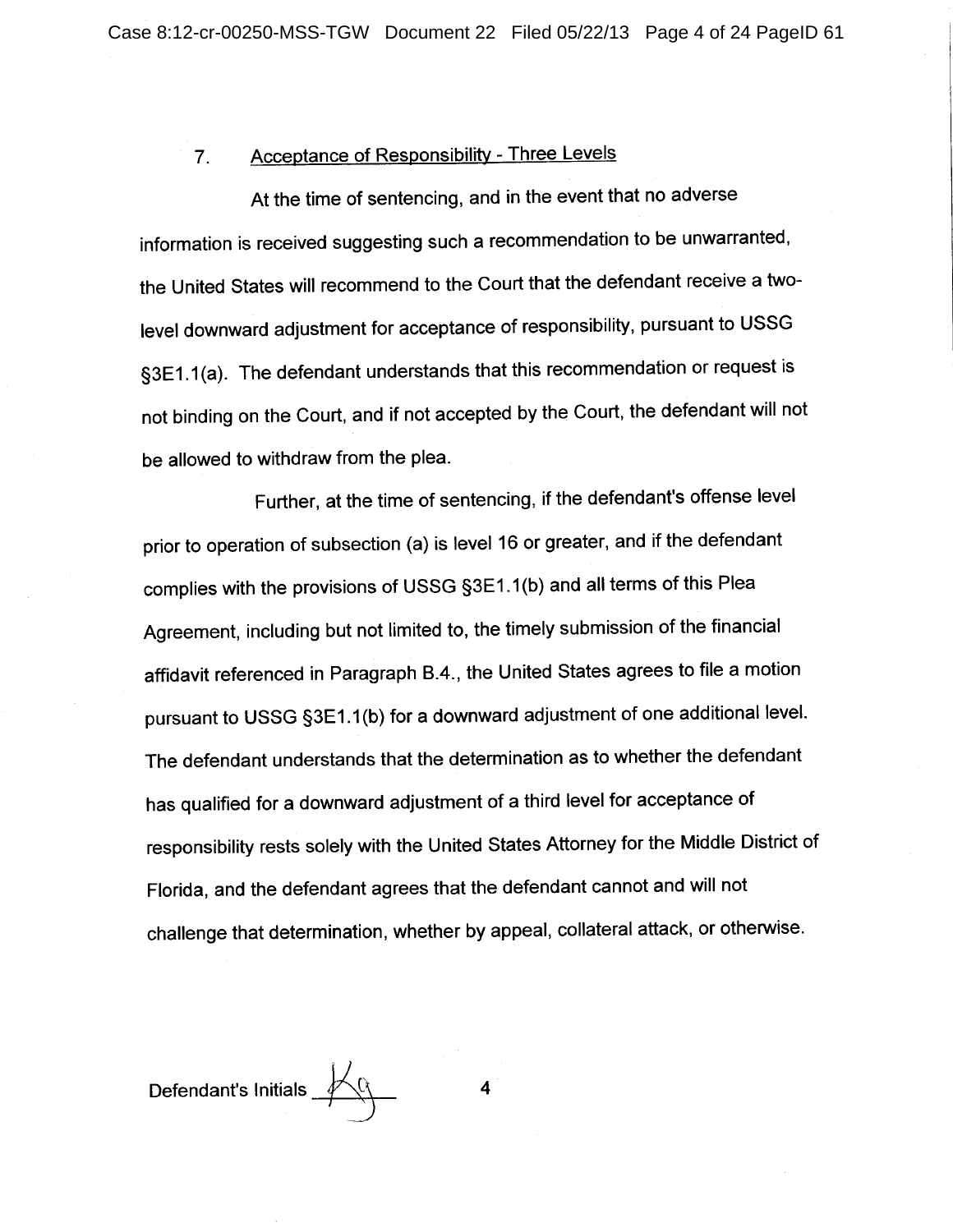#### 8. Low End

At the time of sentencing, and in the event that no adverse information is received suggesting such a recommendation to be unwarranted, the United States will not oppose the defendant's request to the Court that the defendant receive a sentence at the low end of the applicable guideline range, as calculated by the Court. The defendant understands that this recommendation or request is not binding on the Court, and if not accepted by the Court, the defendant will not be allowed to withdraw from the plea.

# Cooperation - Substantial Assistance to be Considered 9.

Defendant agrees to cooperate fully with the United States in the investigation and prosecution of other persons, and to testify, subject to a prosecution for perjury or making a false statement, fully and truthfully before any federal court proceeding or federal grand jury in connection with the charges in this case and other matters, such cooperation to further include a full and complete disclosure of all relevant information, including production of any and all books, papers, documents, and other objects in defendant's possession or control, and to be reasonably available for interviews which the United States may require. If the cooperation is completed prior to sentencing, the government agrees to consider whether such cooperation qualifies as "substantial assistance" in accordance with the policy of the United States Attorney for the Middle District of Florida, warranting the filing of a motion at the time of

Defendant's Initials  $\overbrace{\phantom{a}}^{\cancel{a}}$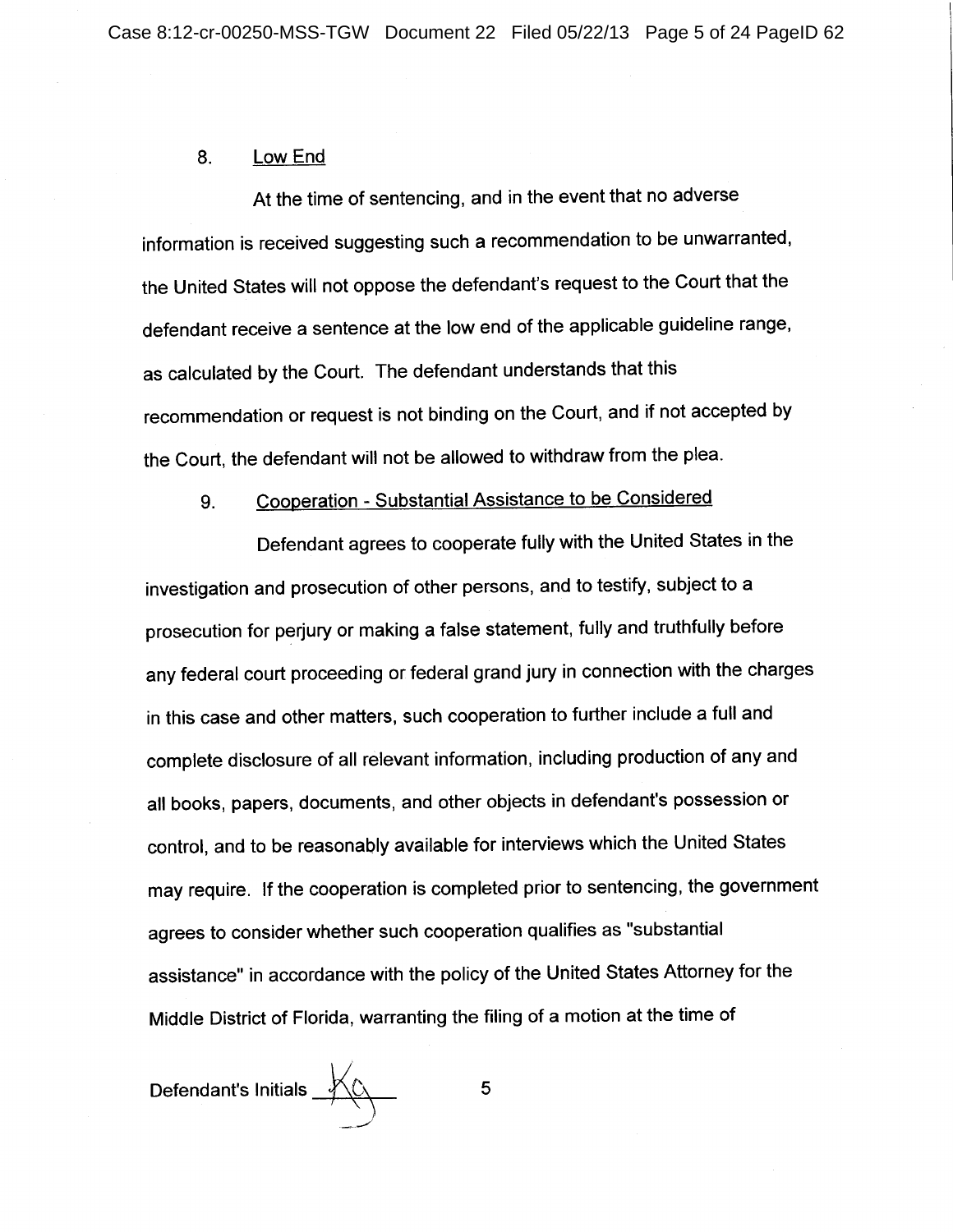sentencing recommending (1) a downward departure from the applicable guideline range pursuant to USSG §5K1.1, or (2) the imposition of a sentence below a statutory minimum, if any, pursuant to 18 U.S.C. § 3553(e), or (3) both. If the cooperation is completed subsequent to sentencing, the government agrees to consider whether such cooperation qualifies as "substantial assistance" in accordance with the policy of the United States Attorney for the Middle District of Florida, warranting the filing of a motion for a reduction of sentence within one year of the imposition of sentence pursuant to Fed. R. Crim. P. 35(b). In any case, the defendant understands that the determination as to whether "substantial assistance" has been provided or what type of motion related thereto will be filed, if any, rests solely with the United States Attorney for the Middle District of Florida, and the defendant agrees that defendant cannot and will not challenge that determination, whether by appeal, collateral attack, or otherwise.

#### Use of Information - Section 1B1.8 10.

Pursuant to USSG §1B1.8(a), the United States agrees that no self-incriminating information which the defendant may provide during the course of defendant's cooperation and pursuant to this agreement shall be used in determining the applicable sentencing guideline range, subject to the restrictions and limitations set forth in USSG §1B1.8(b).

Defendant's Initials X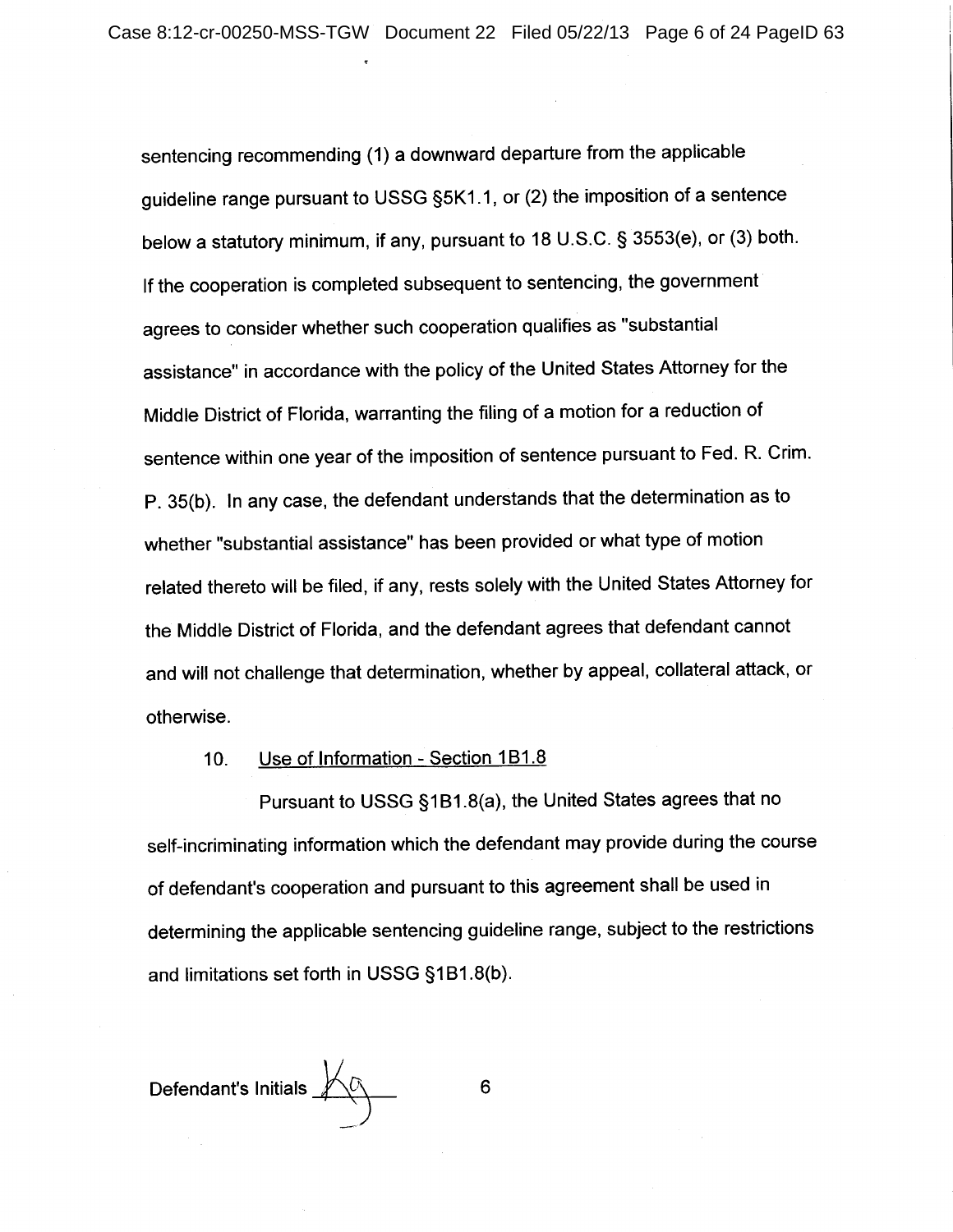## **Cooperation - Responsibilities of Parties**  $11.$

The government will make known to the Court and other a. relevant authorities the nature and extent of defendant's cooperation and any other mitigating circumstances indicative of the defendant's rehabilitative intent by assuming the fundamental civic duty of reporting crime. However, the defendant understands that the government can make no representation that the Court will impose a lesser sentence solely on account of, or in consideration of, such cooperation.

It is understood that should the defendant knowingly provide  $b<sub>1</sub>$ incomplete or untruthful testimony, statements, or information pursuant to this agreement, or should the defendant falsely implicate or incriminate any person, or should the defendant fail to voluntarily and unreservedly disclose and provide full, complete, truthful, and honest knowledge, information, and cooperation regarding any of the matters noted herein, the following conditions shall apply:

The defendant may be prosecuted for any perjury or  $(1)$ false declarations, if any, committed while testifying pursuant to this agreement, or for obstruction of justice.

The United States may prosecute the defendant for  $(2)$ the charges which are to be dismissed pursuant to this agreement, if any, and may either seek reinstatement of or refile such charges and prosecute the defendant thereon in the event such charges have been dismissed pursuant to

 $\overline{7}$ 

Defendant's Initials AG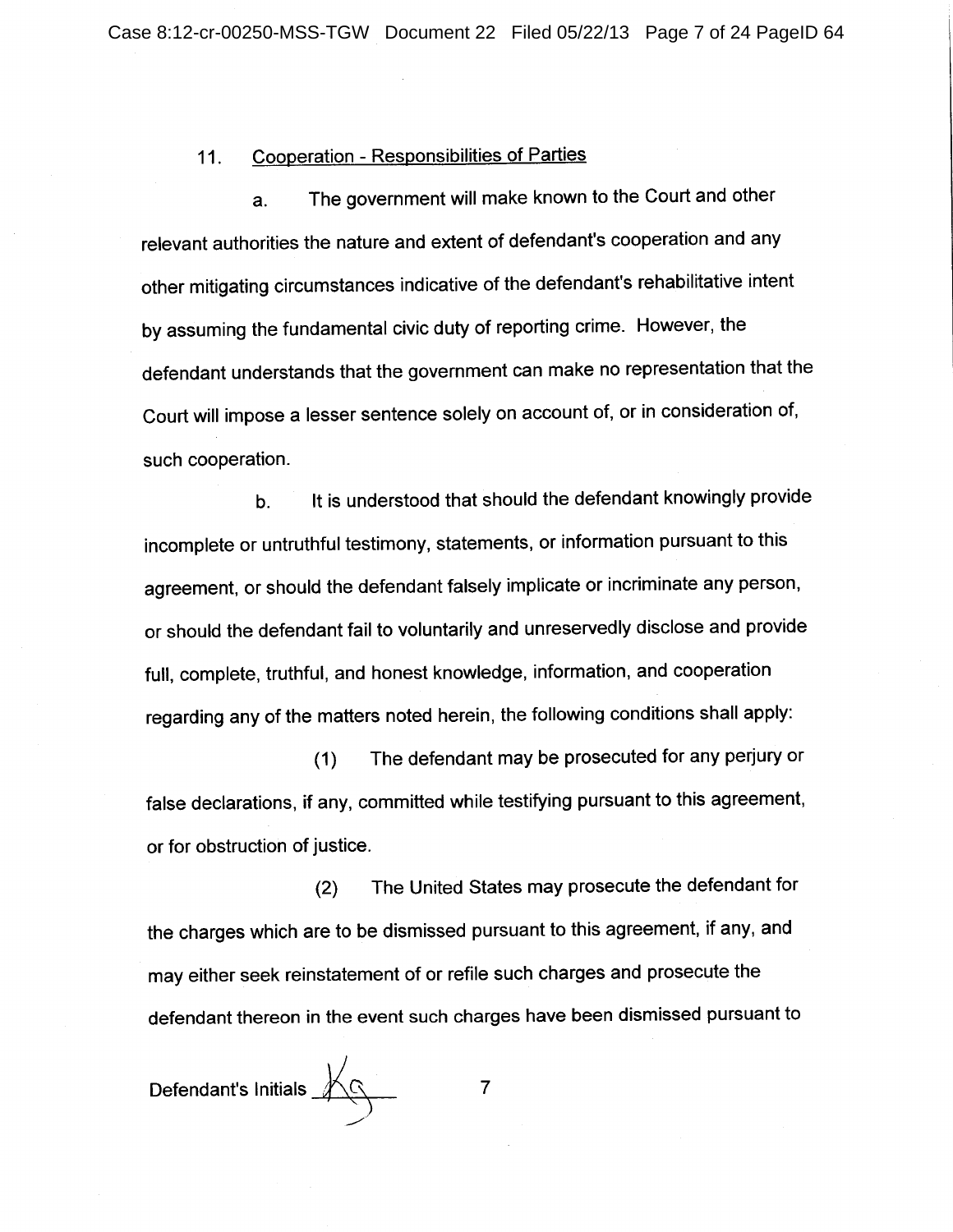this agreement. With regard to such charges, if any, which have been dismissed, the defendant, being fully aware of the nature of all such charges now pending in the instant case, and being further aware of defendant's rights, as to all felony charges pending in such cases (those offenses punishable by imprisonment for a term of over one year), to not be held to answer to said felony charges unless on a presentment or indictment of a grand jury, and further being aware that all such felony charges in the instant case have heretofore properly been returned by the indictment of a grand jury, does hereby agree to reinstatement of such charges by recision of any order dismissing them or, alternatively, does hereby waive, in open court, prosecution by indictment and consents that the United States may proceed by information instead of by indictment with regard to any felony charges which may be dismissed in the instant case, pursuant to this plea agreement, and the defendant further agrees to waive the statute of limitations and any speedy trial claims on such charges.

The United States may prosecute the defendant for  $(3)$ any offenses set forth herein, if any, the prosecution of which in accordance with this agreement, the United States agrees to forego, and the defendant agrees to waive the statute of limitations and any speedy trial claims as to any such offenses.

The government may use against the defendant the  $(4)$ defendant's own admissions and statements and the information and books,

Defendant's Initials  $\overline{\mathcal{A}_9}$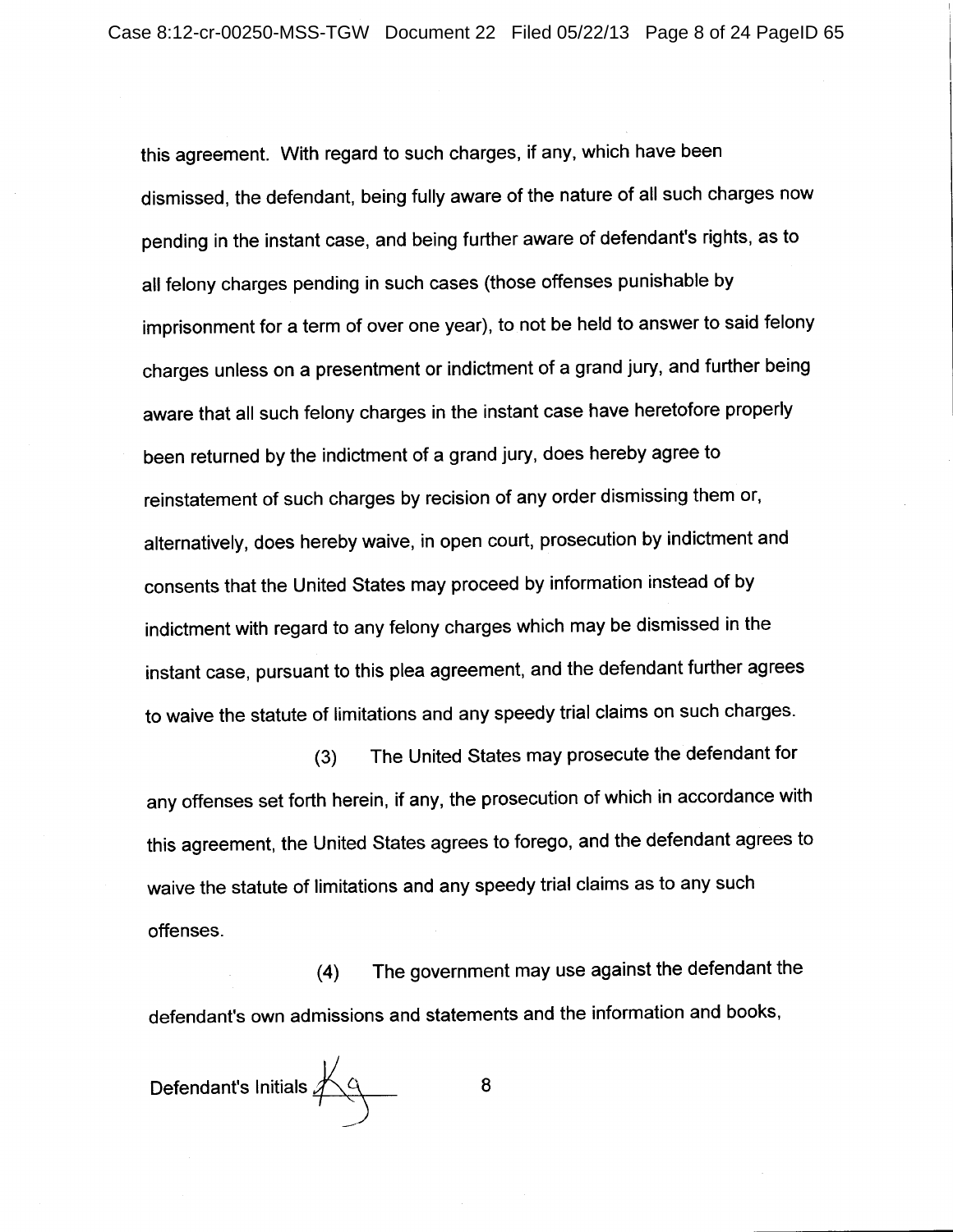papers, documents, and objects that the defendant has furnished in the course of the defendant's cooperation with the government.

The defendant will not be permitted to withdraw the  $(5)$ guilty pleas to those counts to which defendant hereby agrees to plead in the instant case but, in that event, defendant will be entitled to the sentencing limitations, if any, set forth in this plea agreement, with regard to those counts to which the defendant has pled; or in the alternative, at the option of the United States, the United States may move the Court to declare this entire plea agreement null and void.

#### $12.$ **Forfeiture of Assets**

The defendant agrees to forfeit to the United States immediately and voluntarily any and all assets and property, or portions thereof, subject to forfeiture, pursuant to 18 U.S.C. § 981(a)(1)(C) and 28 U.S.C. § 2461(c), whether in the possession or control of the United States, the defendant or defendant's nominees.

The defendant agrees and consents to the forfeiture of these assets pursuant to any federal criminal, civil judicial or administrative forfeiture action. The defendant also hereby agrees to waive all constitutional, statutory and procedural challenges in any manner (including direct appeal, habeas corpus, or any other means) to any forfeiture carried out in accordance with this Plea Agreement on any grounds, including that the forfeiture described herein

Defendant's Initials  $\mathcal{L}$ 

9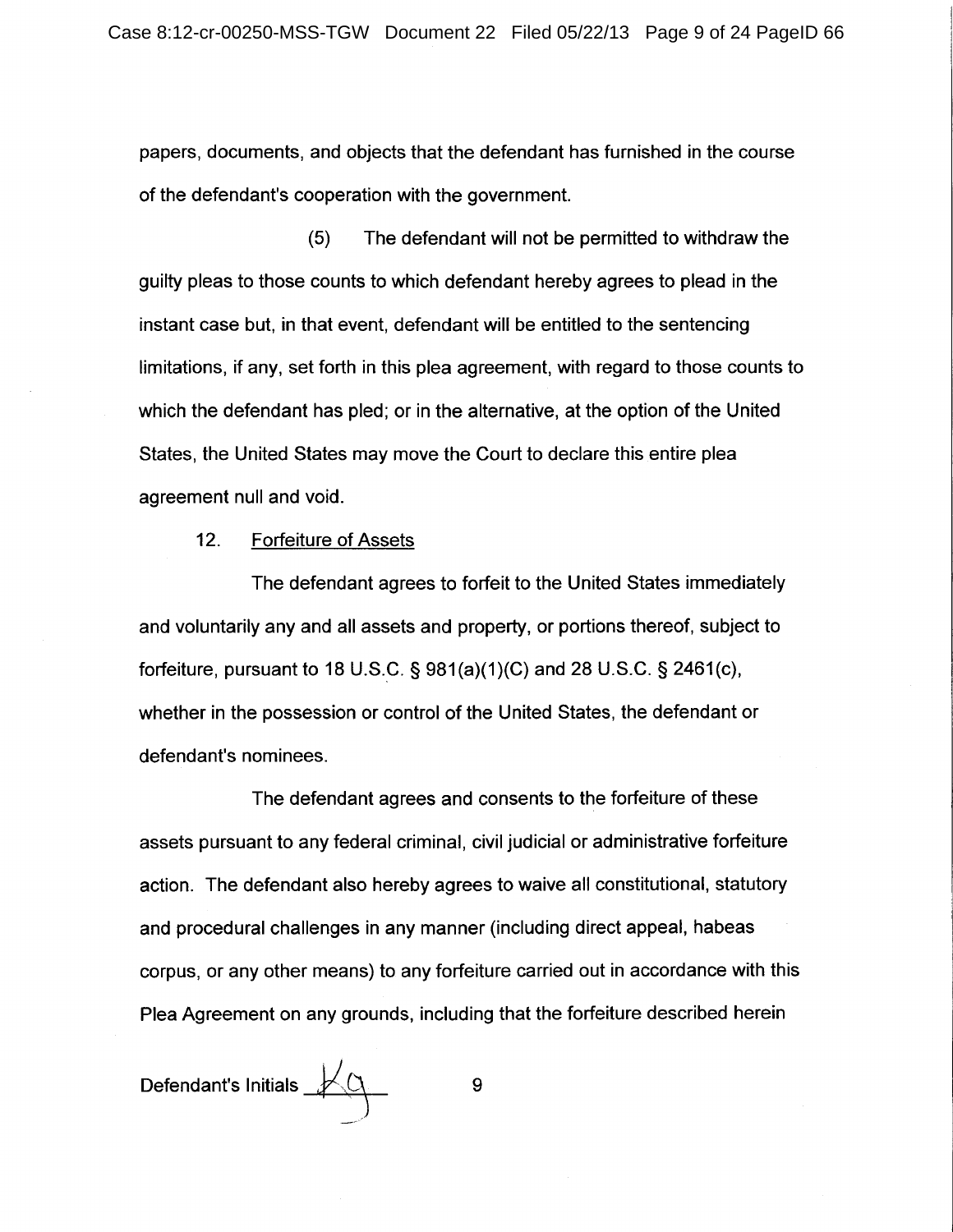constitutes an excessive fine, was not properly noticed in the charging instrument, addressed by the Court at the time of the guilty plea, announced at sentencing, or incorporated into the judgment.

The defendant admits and agrees that the conduct described in the Factual Basis below provides a sufficient factual and statutory basis for the forfeiture of the property sought by the government. Pursuant to the provisions of Rule 32.2(b)(1)(A), the United States and the defendant request that promptly after accepting this Plea Agreement, the Court make a determination that the government has established the requisite nexus between the property subject to forfeiture and the offense(s) to which defendant is pleading guilty and enter a preliminary order of forfeiture. Pursuant to Rule 32.2(b)(4), the defendant agrees that the preliminary order of forfeiture will satisfy the notice requirement and will be final as to the defendant at the time it is entered. In the event the forfeiture is omitted from the judgment, the defendant agrees that the forfeiture order may be incorporated into the written judgment at any time pursuant to Rule 36.

The defendant agrees to take all steps necessary to identify and locate all property subject to forfeiture and to transfer custody of such property to the United States before the defendant's sentencing. The defendant agrees to be interviewed by the government, prior to and after sentencing, regarding such assets and their connection to criminal conduct. The defendant further agrees to be polygraphed on the issue of assets, if it is deemed necessary by the United

Defendant's Initials  $\overline{\mathcal{L}}$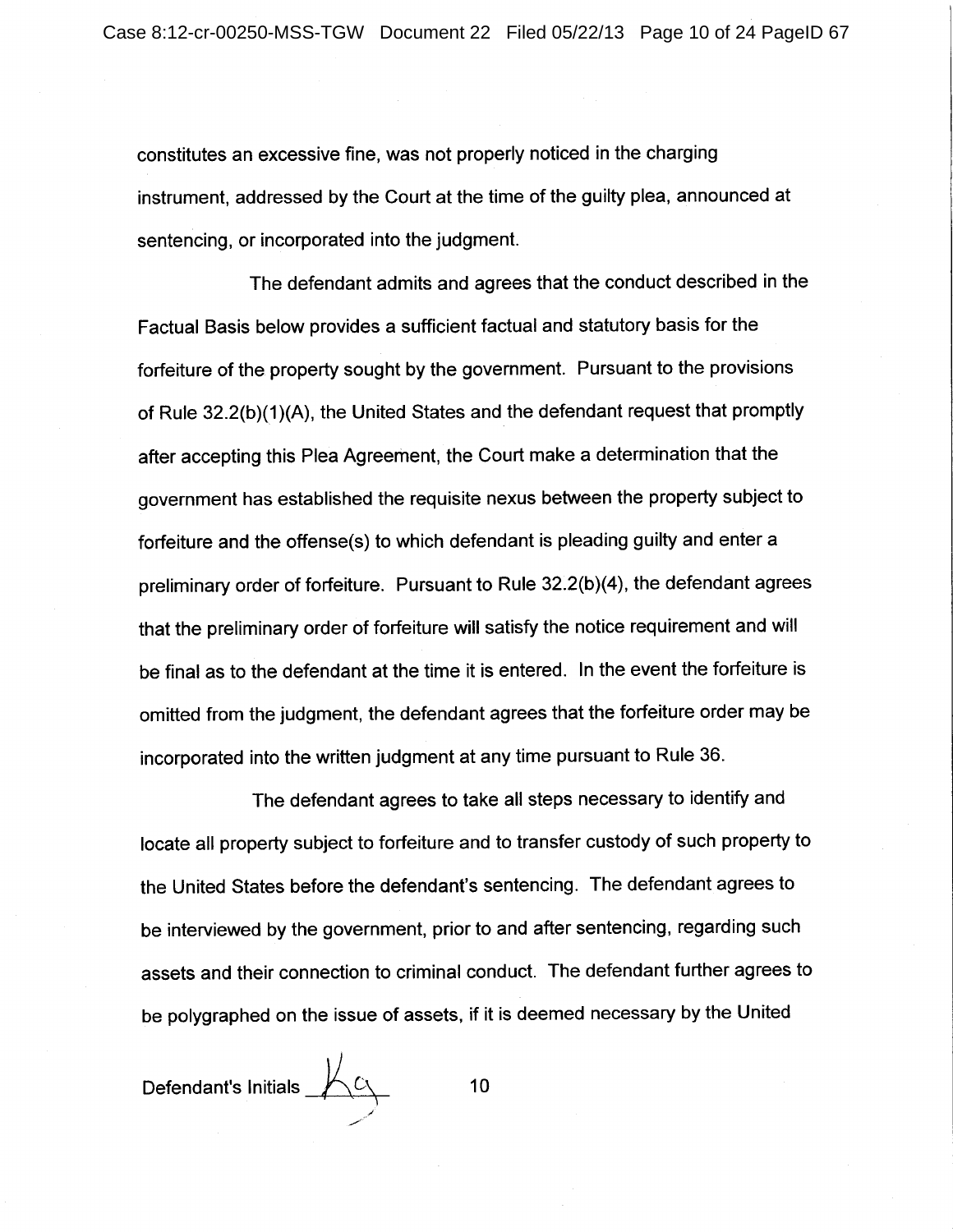States. The defendant agrees that Federal Rule of Criminal Procedure 11 and U.S.S.G. § 1B1.8 will not protect from forfeiture assets disclosed by the defendant as part of his cooperation.

The defendant agrees to take all steps necessary to assist the government in obtaining clear title to the forfeitable assets before the defendant's sentencing. In addition to providing full and complete information about forfeitable assets, these steps include, but are not limited to, the surrender of title, the signing of a consent decree of forfeiture, and signing of any other documents necessary to effectuate such transfers.

The defendant agrees that the United States is not limited to forfeiture of the property specifically identified for forfeiture in this Plea Agreement. If the United States determines that property of the defendant identified for forfeiture cannot be located upon the exercise of due diligence; has been transferred or sold to, or deposited with, a third party; has been placed beyond the jurisdiction of the Court; has been substantially diminished in value; or has been commingled with other property which cannot be divided without difficulty; then the United States shall, at its option, be entitled to forfeiture of any other property (substitute assets) of the defendant up to the value of any property described above. The Court shall retain jurisdiction to settle any disputes arising from application of this clause. The defendant agrees that

Defendant's Initials  $\overline{\mathcal{A}}$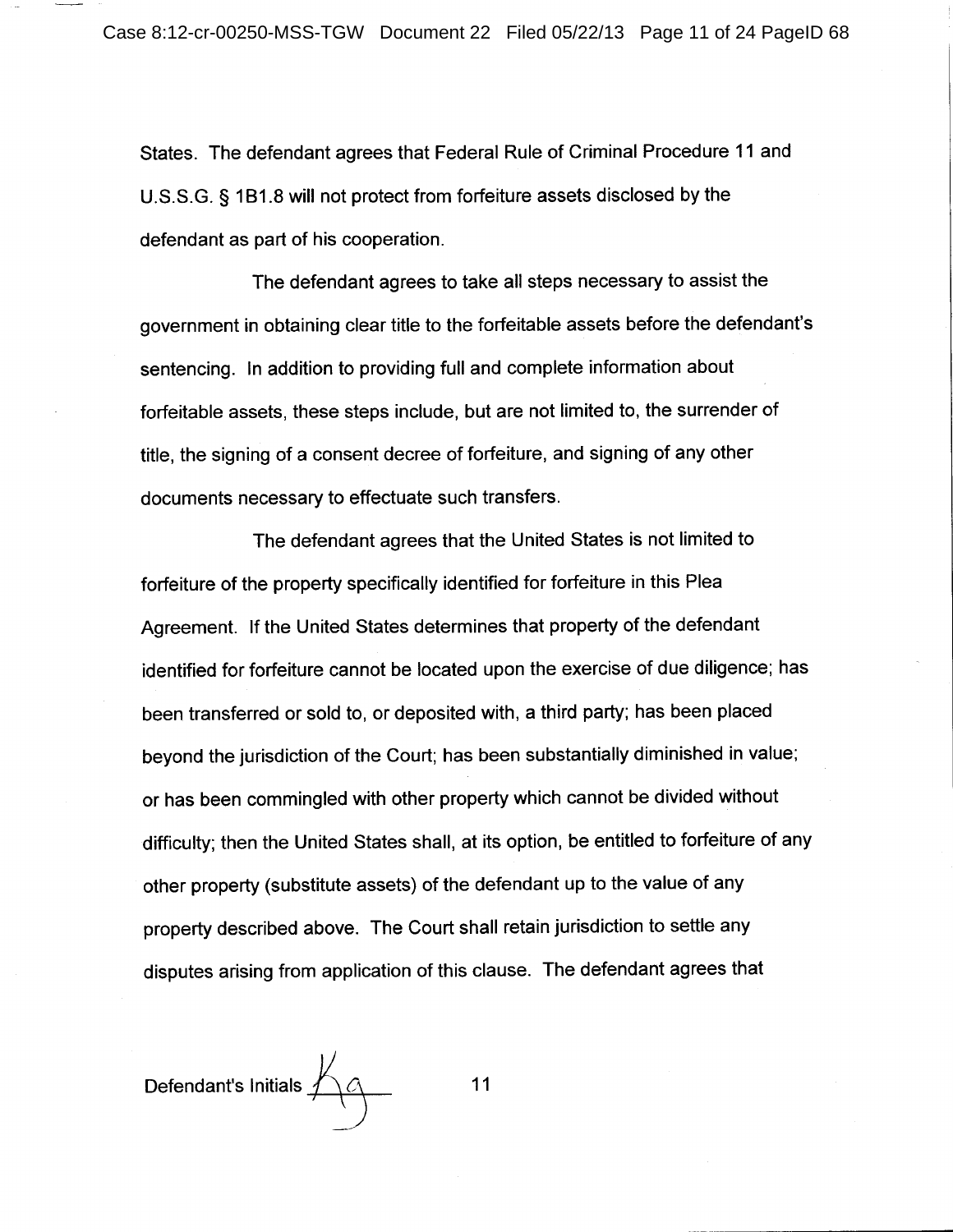forfeiture of substitute assets as authorized herein shall not be deemed an alteration of the defendant's sentence.

Forfeiture of the defendant's assets shall not be treated as satisfaction of any fine, restitution, cost of imprisonment, or any other penalty the Court may impose upon the defendant in addition to forfeiture.

The defendant agrees that, in the event the Court determines that the defendant has breached this section of the Plea Agreement, the defendant may be found ineligible for a reduction in the Guidelines calculation for acceptance of responsibility and substantial assistance, and may be eligible for an obstruction of justice enhancement.

The defendant agrees that the forfeiture provisions of this plea agreement are intended to, and will, survive the defendant, notwithstanding the abatement of any underlying criminal conviction after the execution of this agreement. The forfeitability of any particular property pursuant to this agreement shall be determined as if the defendant had survived, and that determination shall be binding upon defendant's heirs, successors and assigns until the agreed forfeiture, including any agreed money judgment amount, is collected in full.

Defendant's Initials  $\overbrace{\leftarrow}$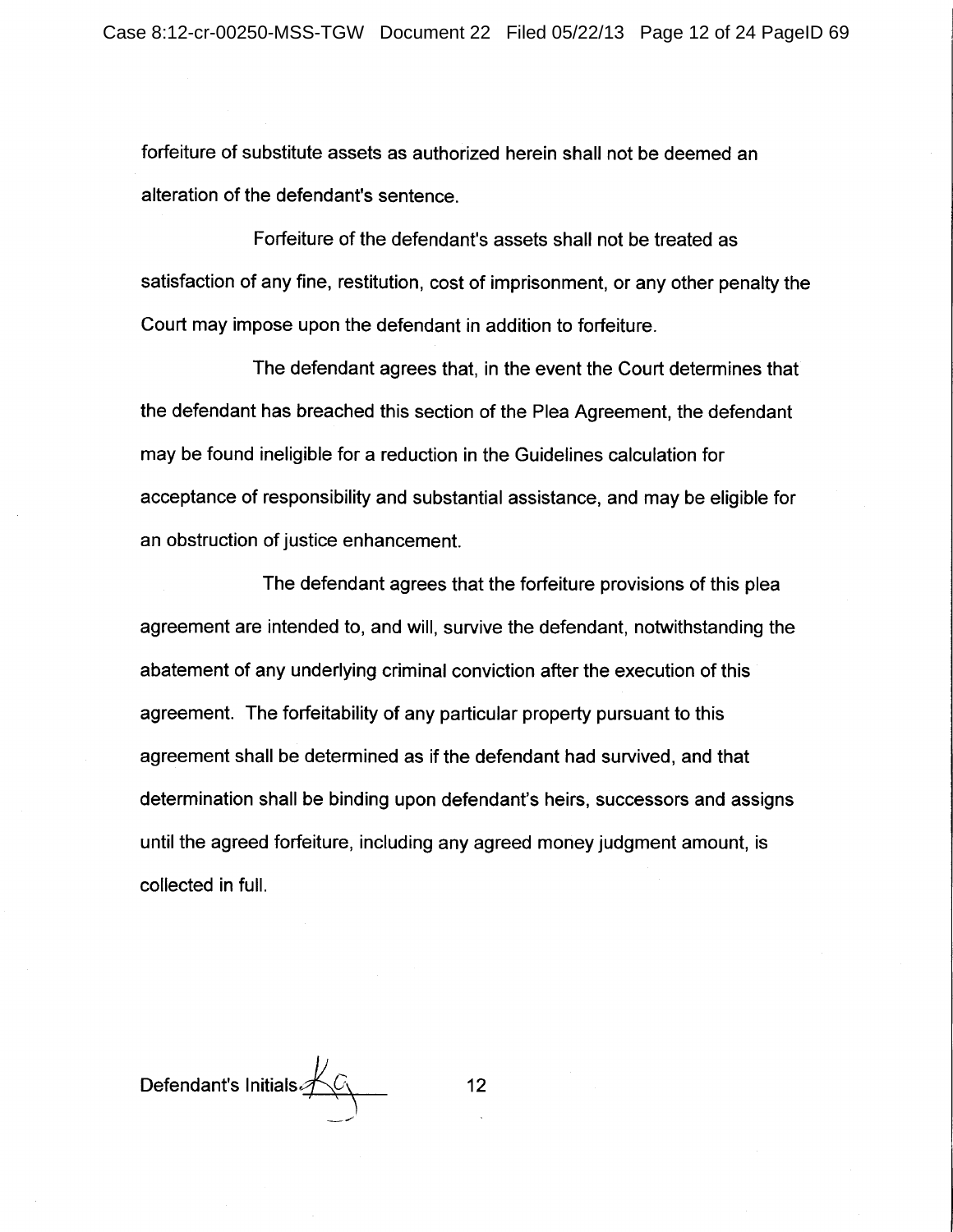### Β. **Standard Terms and Conditions**

#### $1.$ **Restitution, Special Assessment and Fine**

The defendant understands and agrees that the Court, in addition to or in lieu of any other penalty, shall order the defendant to make restitution to any victim of the offense(s), pursuant to 18 U.S.C. § 3663A, for all offenses described in 18 U.S.C.  $\S$  3663A(c)(1); and the Court may order the defendant to make restitution to any victim of the offense(s), pursuant to 18 U.S.C. § 3663, including restitution as to all counts charged, whether or not the defendant enters a plea of quilty to such counts, and whether or not such counts are dismissed pursuant to this agreement. The defendant further understands that compliance with any restitution payment plan imposed by the Court in no way precludes the United States from simultaneously pursuing other statutory remedies for collecting restitution (18 U.S.C. § 3003(b)(2)), including, but not limited to, garnishment and execution, pursuant to the Mandatory Victims Restitution Act, in order to ensure that the defendant's restitution obligation is satisfied.

On each count to which a plea of quilty is entered, the Court shall impose a special assessment pursuant to 18 U.S.C. § 3013. The special assessment is due on the date of sentencing.

The defendant understands that this agreement imposes no limitation as to fine.

Defendant's Initials  $\overline{\mathscr{L}}$ 13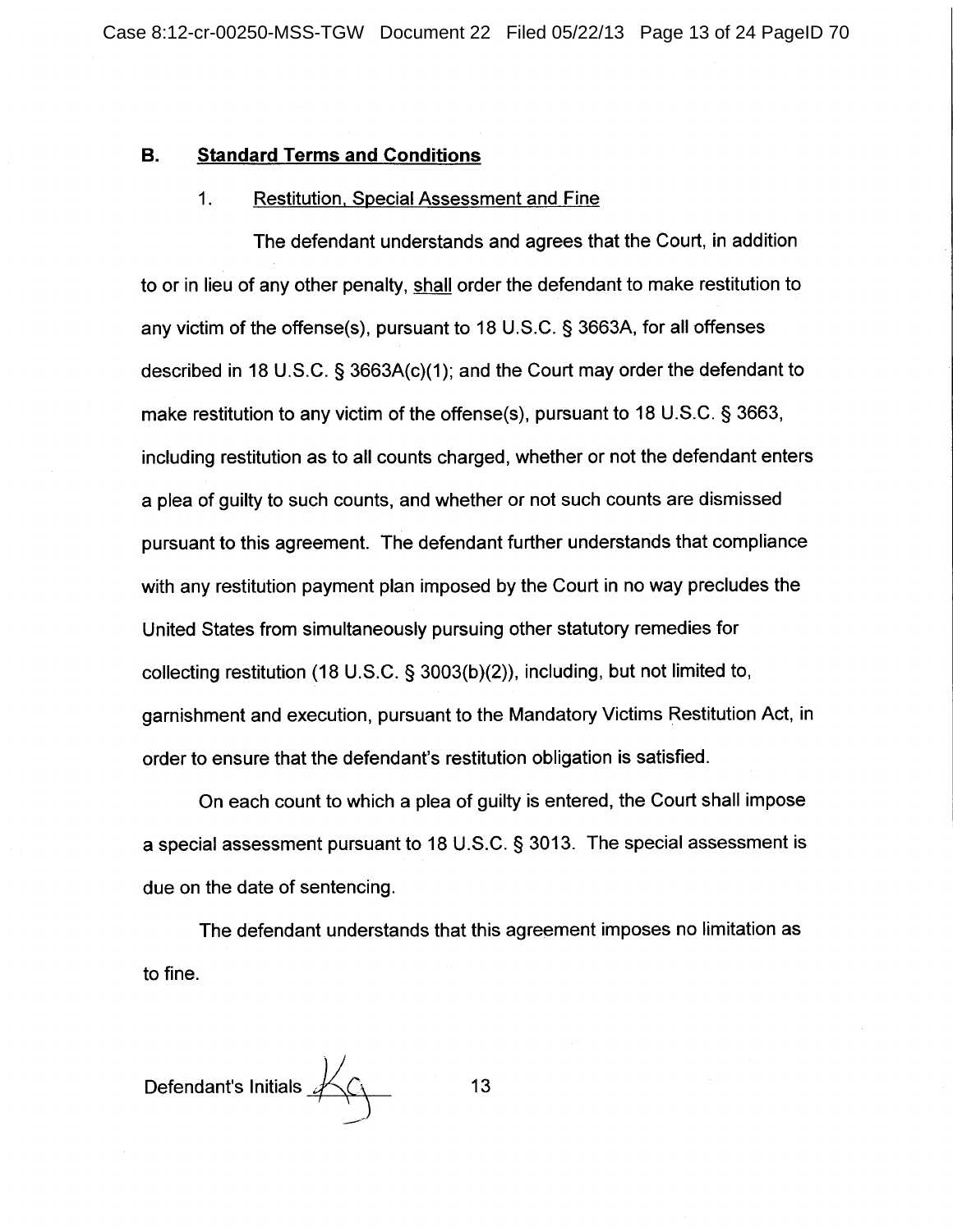### $2.$ **Supervised Release**

The defendant understands that the offense(s) to which the defendant is pleading provide(s) for imposition of a term of supervised release upon release from imprisonment, and that, if the defendant should violate the conditions of release, the defendant would be subject to a further term of imprisonment.

#### $3.$ Sentencing Information

The United States reserves its right and obligation to report to the Court and the United States Probation Office all information concerning the background, character, and conduct of the defendant, to provide relevant factual information, including the totality of the defendant's criminal activities, if any, not limited to the count(s) to which defendant pleads, to respond to comments made by the defendant or defendant's counsel, and to correct any misstatements or inaccuracies. The United States further reserves its right to make any recommendations it deems appropriate regarding the disposition of this case, subject to any limitations set forth herein, if any.

4. **Financial Disclosures** 

Pursuant to 18 U.S.C. § 3664(d)(3) and Fed. R. Crim. P.

32(d)(2)(A)(ii), the defendant agrees to complete and submit to the United States Attorney's Office within 30 days of execution of this agreement an affidavit reflecting the defendant's financial condition. The defendant promises that

Defendant's Initials  $\overbrace{\phantom{a}}^{\qquad\qquad}$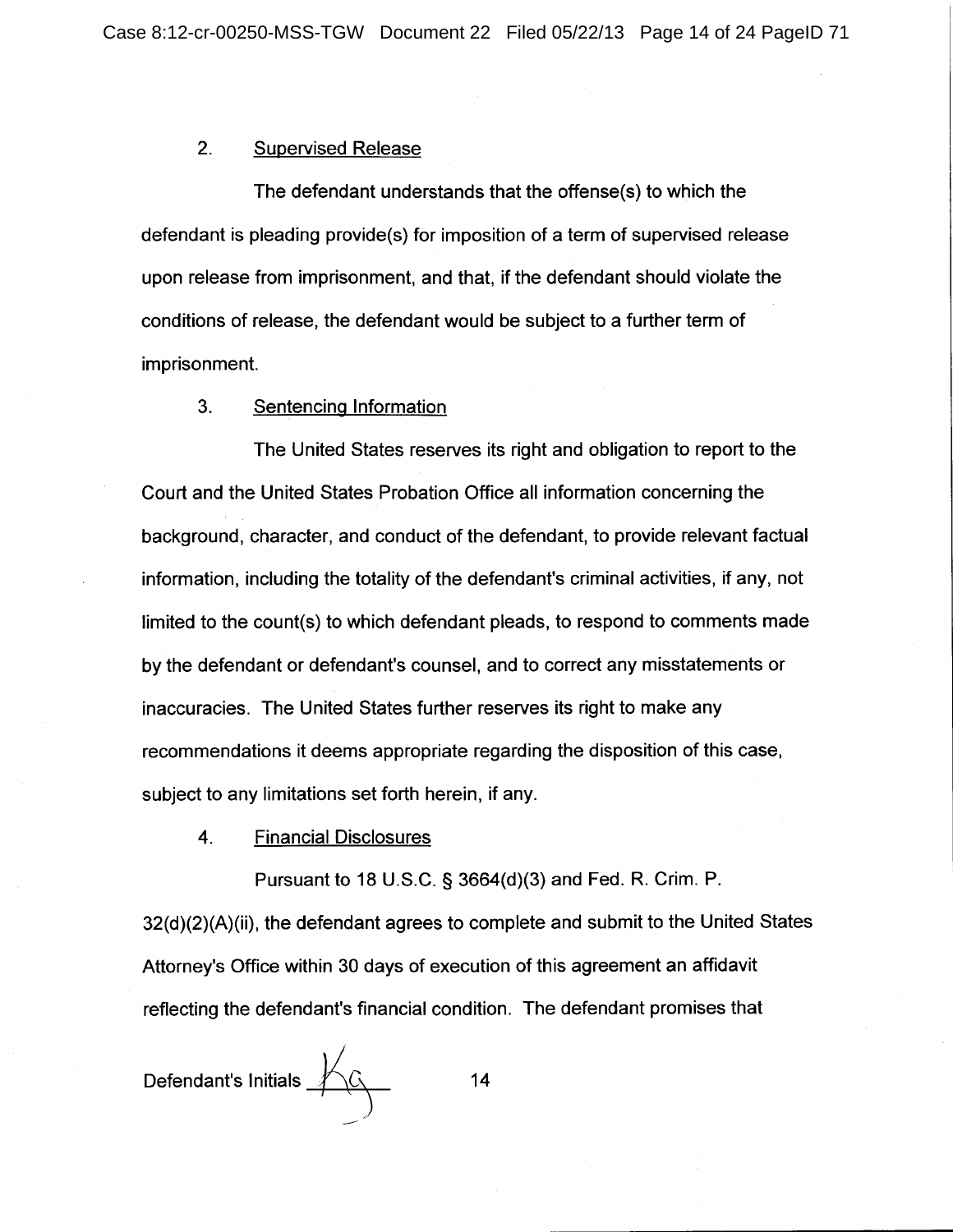his/her financial statement and disclosures will be complete, accurate and truthful and will include all assets in which he/she has any interest or over which the defendant exercises control, directly or indirectly, including those held by a spouse, dependent, nominee or other third party. The defendant further agrees to execute any documents requested by the United States needed to obtain from any third parties any records of assets owned by the defendant, directly or through a nominee, and, by the execution of this Plea Agreement, consents to the release of the defendant's tax returns for the previous five years. The defendant similarly agrees and authorizes the United States Attorney's Office to provide to, and obtain from, the United States Probation Office, the financial affidavit, any of the defendant's federal, state, and local tax returns, bank records and any other financial information concerning the defendant, for the purpose of making any recommendations to the Court and for collecting any assessments, fines, restitution, or forfeiture ordered by the Court. The defendant expressly authorizes the United States Attorney's Office to obtain current credit reports in order to evaluate the defendant's ability to satisfy any financial obligation imposed by the Court.

### **Sentencing Recommendations**  $5.$

It is understood by the parties that the Court is neither a party to nor bound by this agreement. The Court may accept or reject the agreement, or defer a decision until it has had an opportunity to consider the presentence

Defendant's Initials  $\overbrace{\hspace{1cm}}$ 

 $15<sub>15</sub>$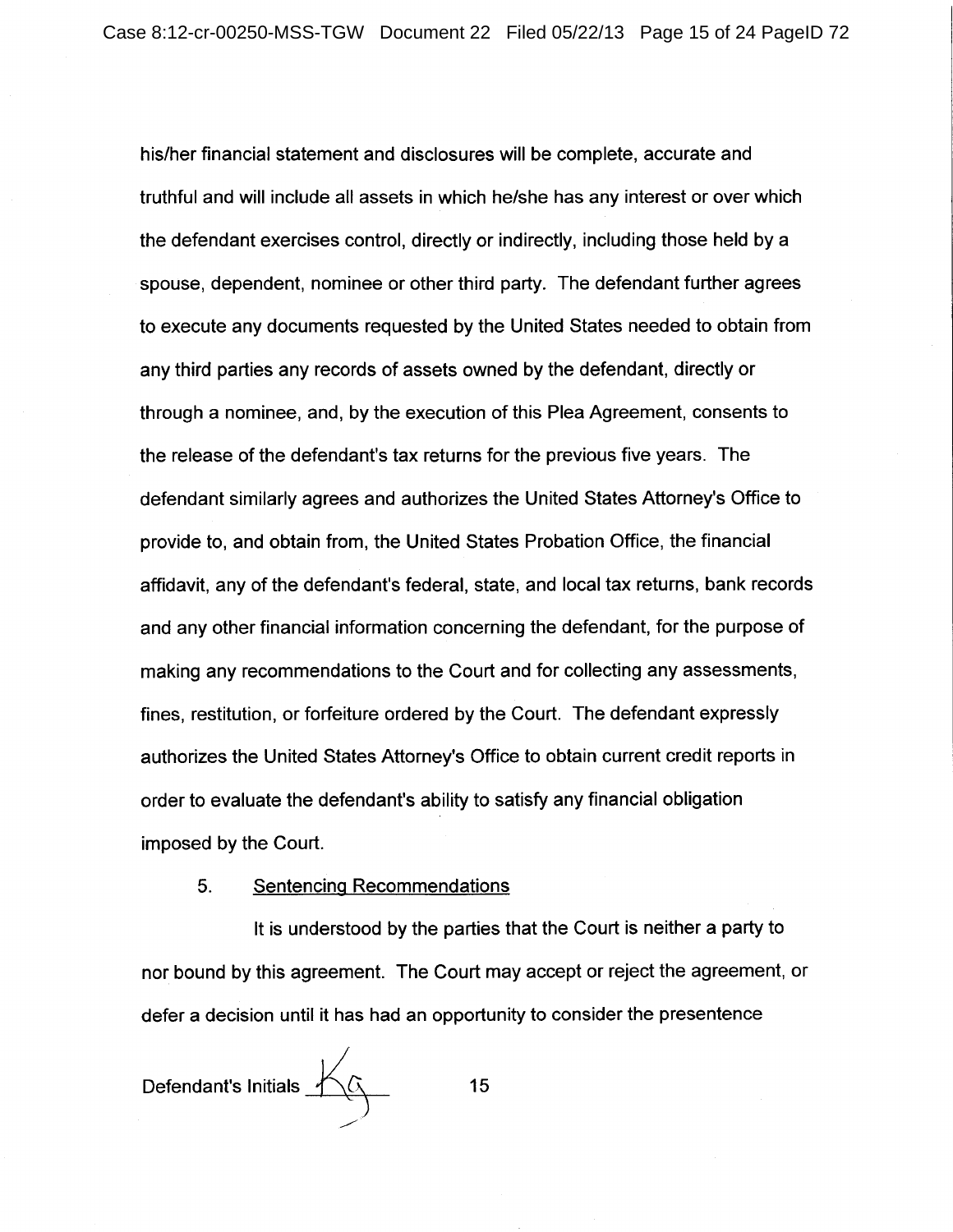report prepared by the United States Probation Office. The defendant understands and acknowledges that, although the parties are permitted to make recommendations and present arguments to the Court, the sentence will be determined solely by the Court, with the assistance of the United States Probation Office. Defendant further understands and acknowledges that any discussions between defendant or defendant's attorney and the attorney or other agents for the government regarding any recommendations by the government are not binding on the Court and that, should any recommendations be rejected, defendant will not be permitted to withdraw defendant's plea pursuant to this plea agreement. The government expressly reserves the right to support and defend any decision that the Court may make with regard to the defendant's sentence, whether or not such decision is consistent with the government's recommendations contained herein.

#### 6. Defendant's Waiver of Right to Appeal the Sentence

The defendant agrees that this Court has jurisdiction and authority to impose any sentence up to the statutory maximum and expressly waives the right to appeal defendant's sentence on any ground, including the ground that the Court erred in determining the applicable guidelines range pursuant to the United States Sentencing Guidelines, except (a) the ground that the sentence exceeds the defendant's applicable guidelines range as determined by the Court pursuant to the United States Sentencing Guidelines; (b) the ground that the

Defendant's Initials  $\overbrace{\phantom{a}}^{\qquad \qquad }$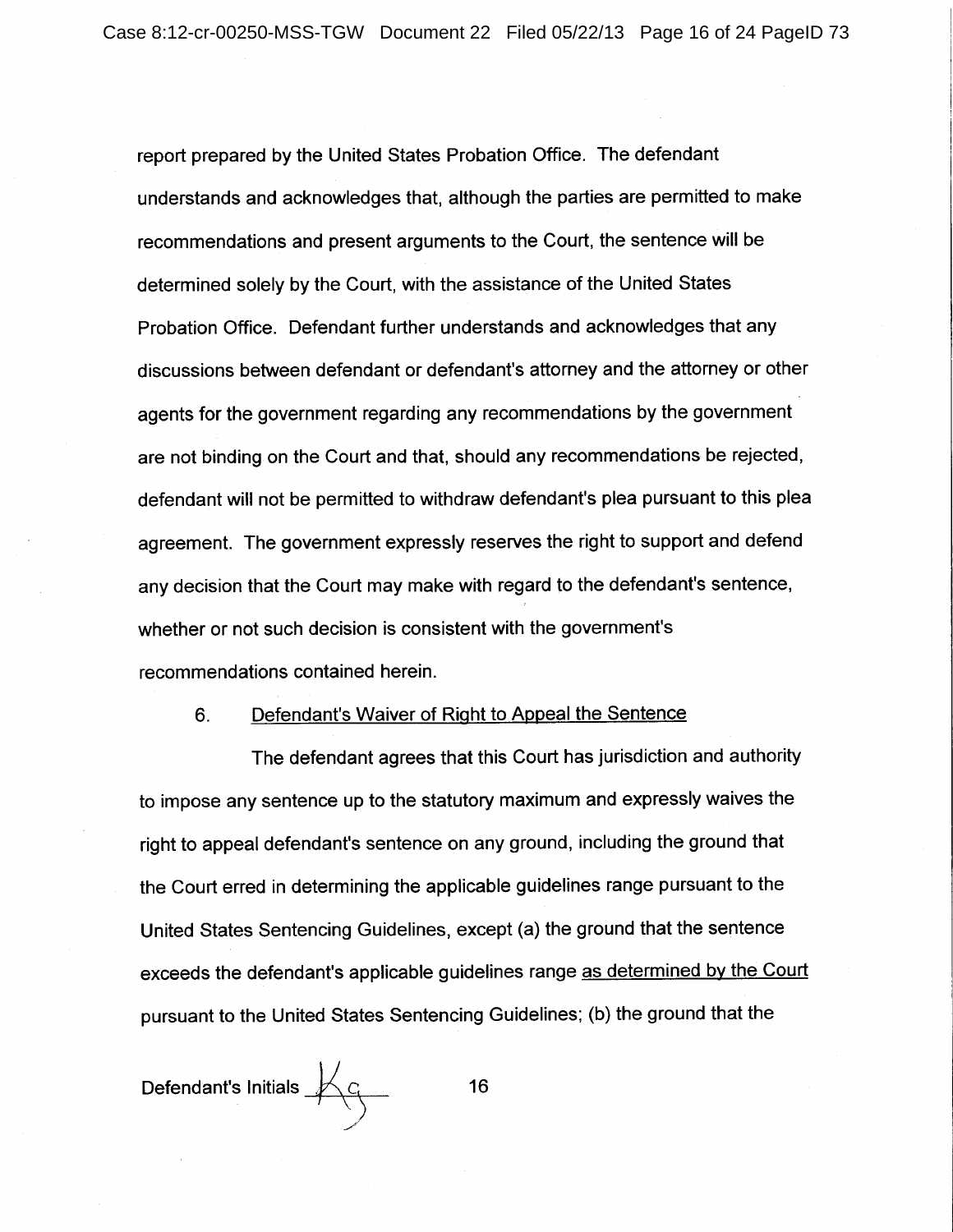sentence exceeds the statutory maximum penalty; or (c) the ground that the sentence violates the Eighth Amendment to the Constitution; provided, however, that if the government exercises its right to appeal the sentence imposed, as authorized by 18 U.S.C. § 3742(b), then the defendant is released from his waiver and may appeal the sentence as authorized by 18 U.S.C. § 3742(a).

 $7<sub>1</sub>$ **Middle District of Florida Agreement** 

It is further understood that this agreement is limited to the Office of the United States Attorney for the Middle District of Florida and cannot bind other federal, state, or local prosecuting authorities, although this office will bring defendant's cooperation, if any, to the attention of other prosecuting officers or others, if requested.

**Filing of Agreement** 8.

This agreement shall be presented to the Court, in open court or in camera, in whole or in part, upon a showing of good cause, and filed in this cause, at the time of defendant's entry of a plea of guilty pursuant hereto.

9. **Voluntariness** 

The defendant acknowledges that defendant is entering into this agreement and is pleading guilty freely and voluntarily without reliance upon any discussions between the attorney for the government and the defendant and defendant's attorney and without promise of benefit of any kind (other than the concessions contained herein), and without threats, force, intimidation, or

Defendant's Initials  $\overbrace{\phantom{a}}^{\phantom{\big|}}$  $17$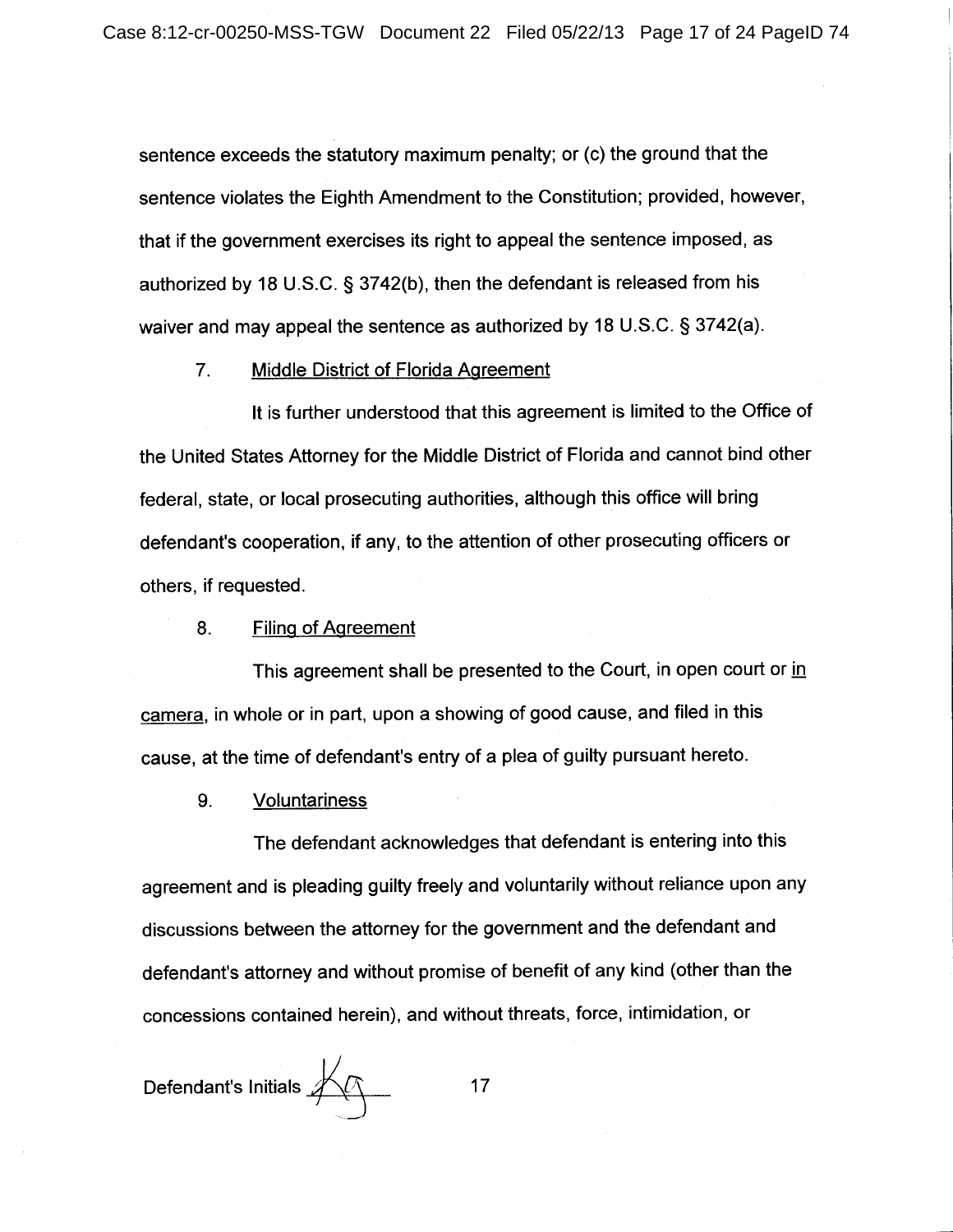coercion of any kind. The defendant further acknowledges defendant's understanding of the nature of the offense or offenses to which defendant is pleading guilty and the elements thereof, including the penalties provided by law, and defendant's complete satisfaction with the representation and advice received from defendant's undersigned counsel (if any). The defendant also understands that defendant has the right to plead not quilty or to persist in that plea if it has already been made, and that defendant has the right to be tried by a jury with the assistance of counsel, the right to confront and cross-examine the witnesses against defendant, the right against compulsory self-incrimination, and the right to compulsory process for the attendance of witnesses to testify in defendant's defense; but, by pleading guilty, defendant waives or gives up those rights and there will be no trial. The defendant further understands that if defendant pleads guilty, the Court may ask defendant questions about the offense or offenses to which defendant pleaded, and if defendant answers those questions under oath, on the record, and in the presence of counsel (if any), defendant's answers may later be used against defendant in a prosecution for perjury or false statement. The defendant also understands that defendant will be adjudicated guilty of the offenses to which defendant has pleaded and, if any of such offenses are felonies, may thereby be deprived of certain rights, such as the right to vote, to hold public office, to serve on a jury, or to have possession of firearms.

Defendant's Initials  ${\overline{\mathscr{L}}}\mathscr{E}_{\overline{\mathscr{L}}}$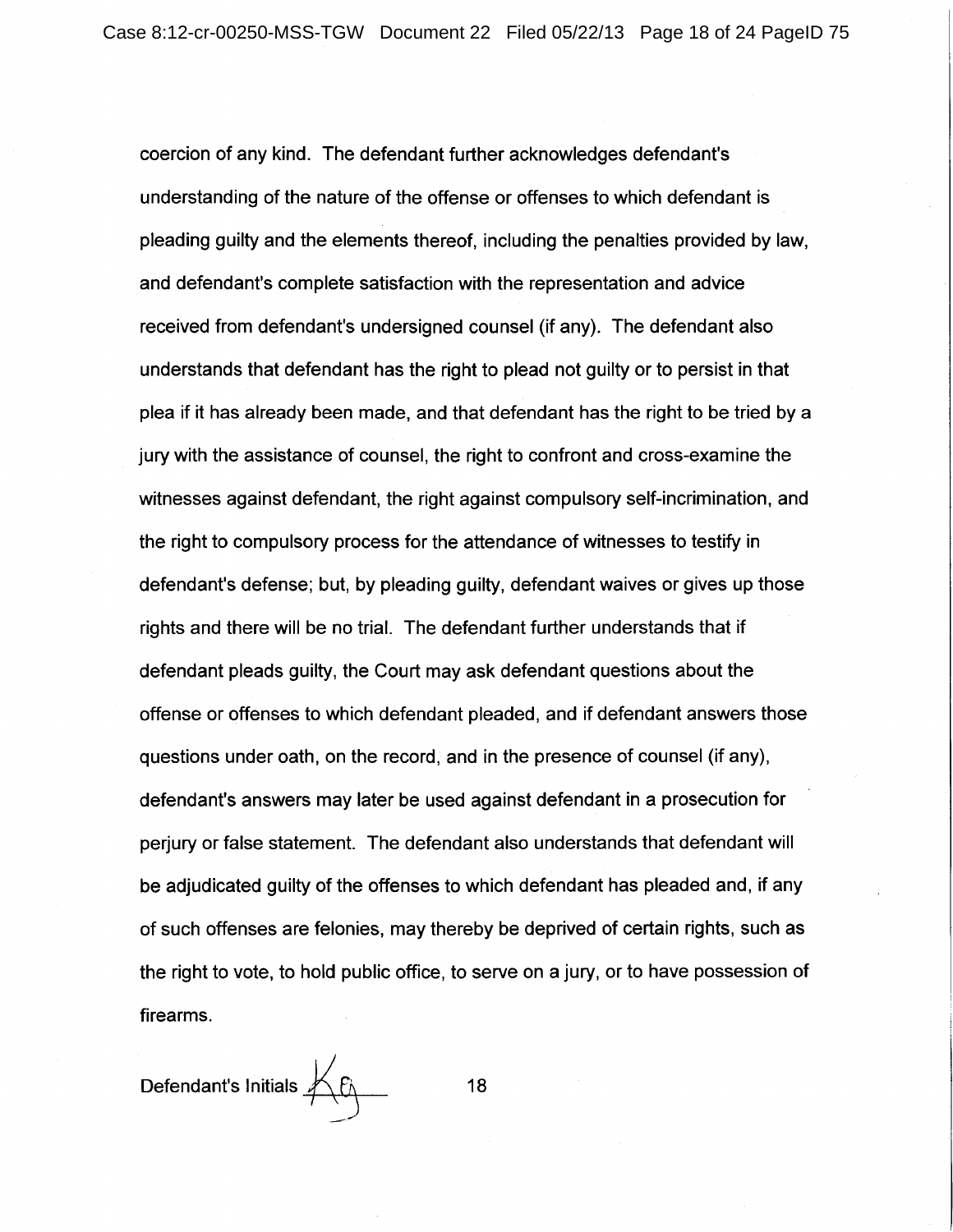#### $10.$ **Factual Basis**

Defendant is pleading guilty because defendant is in fact guilty. The defendant certifies that defendant does hereby admit that the facts set forth below are true, and were this case to go to trial, the United States would be able to prove those specific facts and others beyond a reasonable doubt:

# **FACTS**

On March 5, 2008, the United States Attorney's Office for the Middle District of Florida, Tampa Division, opened a grand jury investigation into various federal offenses, including mortgage fraud, in violation of 18 U.S.C. §§ 1014 (False statement or report to financial institution), 1341 (Mail fraud affecting a financial institution), 1343 (Wire fraud affecting a financial institution), 1344 (Bank fraud), and money laundering, in violation of 18 U.S.C. §§ 1956 (Money Laundering) and 1957 (Monetary transactions in property derived from specified unlawful activity). During the course of this investigation, law enforcement determined that Henry Iglesias, a subject of that investigation, might have one or more accounts at Key West Bank, a financial institution the accounts of which . were insured by the Federal Deposit Insurance Corporation ("FDIC"). Key West Bank was located at 701 Whitehead Street, Key West, Florida, 33040.

As is customary in these types of investigations, law enforcement decided to serve grand jury subpoenas on Key West Bank. Prior to having any grand jury subpoenas issued to Key West Bank, Special Agent Justin Deutsch with the

Defendant's Initials  $\overline{\mathcal{B}}$ 19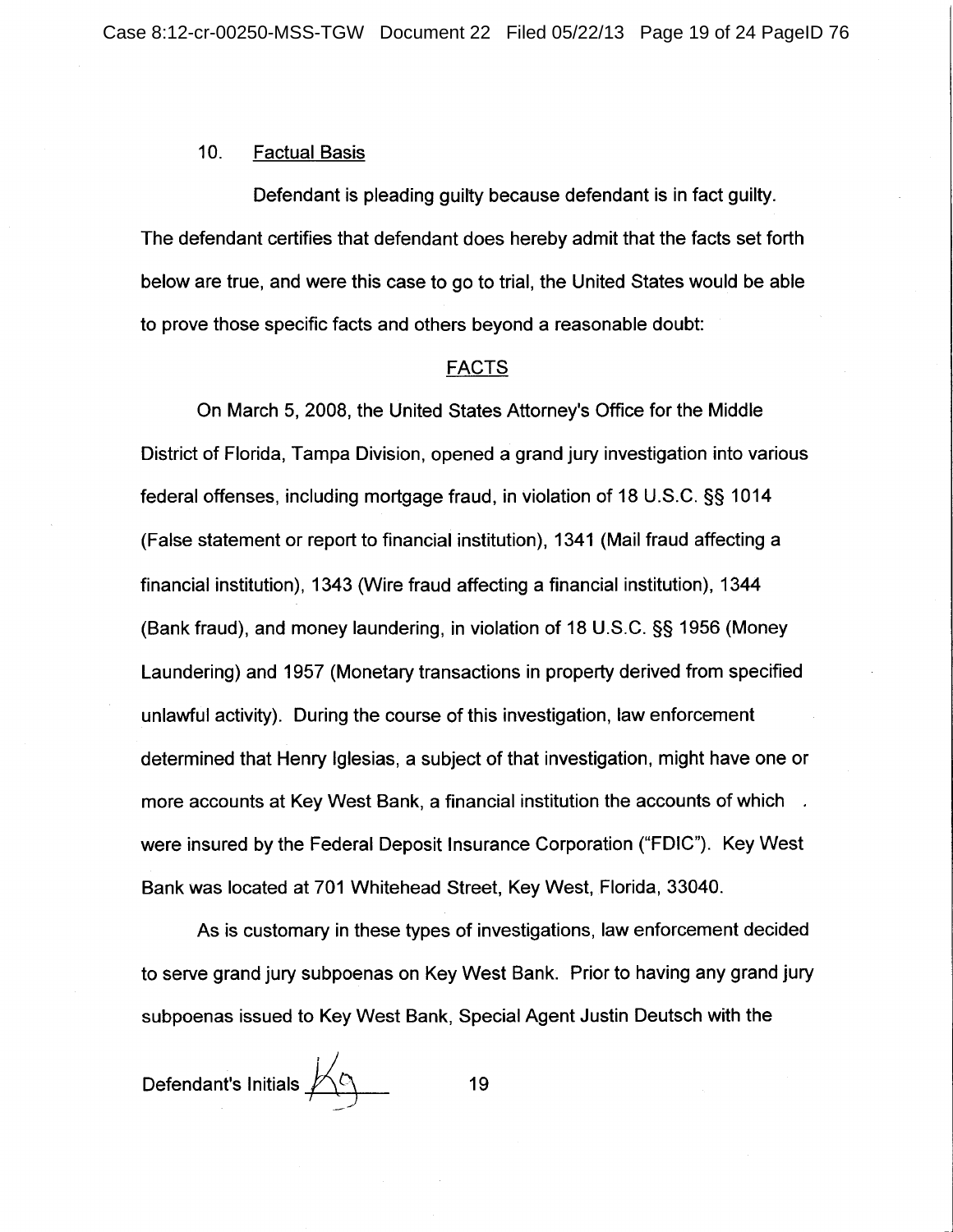Department of Homeland Security, Homeland Security Investigations ("HSI"), contacted Key West Bank. During this contact, Agent Deutsch was informed that KAREN GALO ("GALO") was the officer at Key West Bank responsible for processing grand jury subpoenas. In fact, at this time, GALO was the head teller at Key West Bank.

On September 24, 2008, a federal grand jury, convening in the Middle District of Florida, issued two grand jury subpoenas to Key West Bank seeking records related to Iglesias and a company owned and operated by Iglesias (hereinafter "the subpoenas"). The subpoenas requested various bank account records including, loan files (mortgage, commercial, and personal), and other financial information. The subpoenas were addressed to:

> **Custodian of Records** Key West Bank **Attn: Karen Galo** 701 Whitehead Street Key West, FL 33040

The subpoenas issued to Key West Bank included the standard bank warning letters issued by the U.S. Attorney's Office for the Middle District of Florida. These letters, which were addressed to GALO, provided the following warning:

Pursuant to an official federal criminal investigation, you have been served with a Grand Jury subpoena, along with this letter, commanding you to produce certain records.

# **WARNING: PENALTIES EXIST FOR CERTAIN** DISCLOSURES REGARDING GRAND JURY SUBPOENA

Defendant's Initials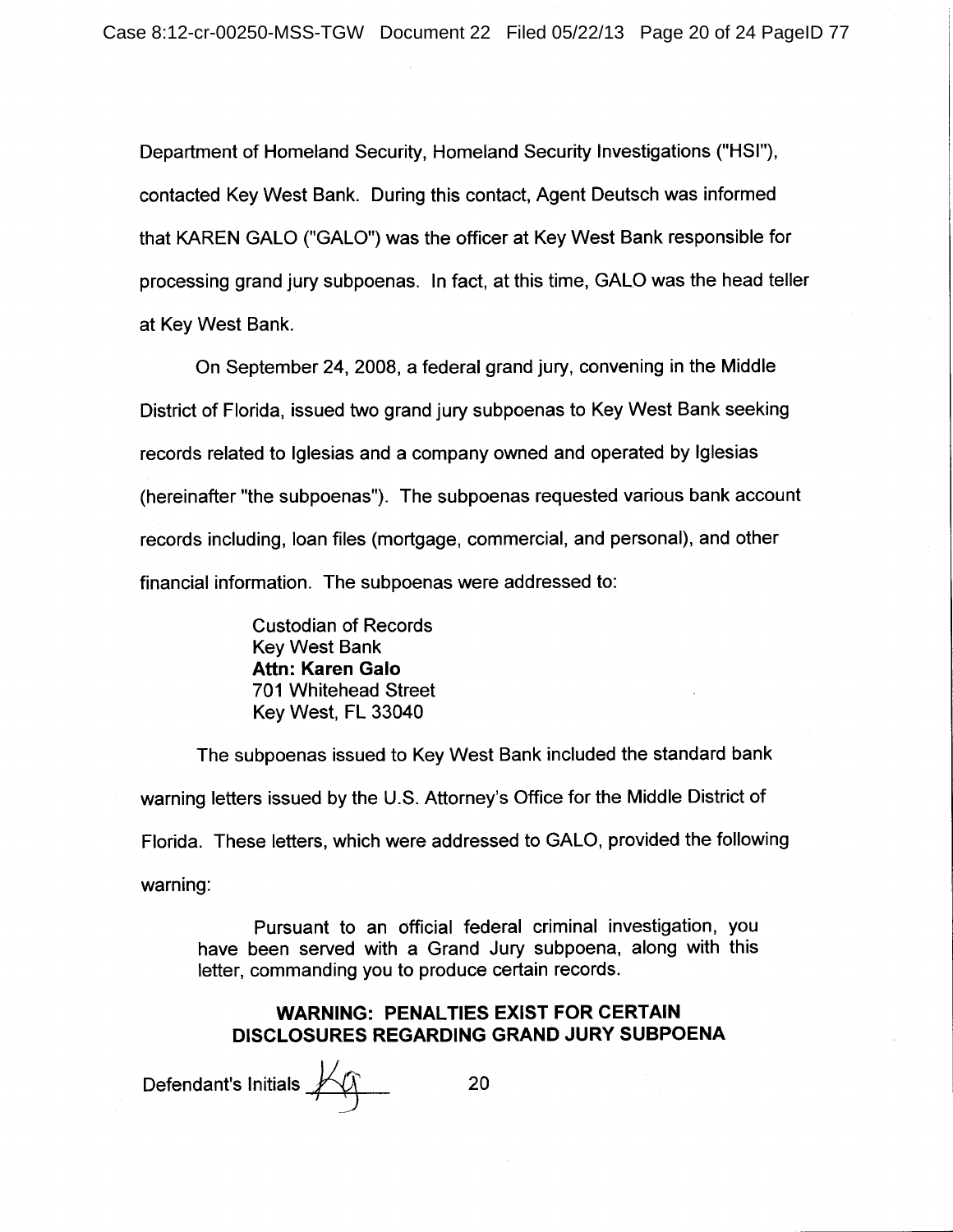This investigation relates to possible crimes involving a violation of Title 18, United States Code, Sections 215, 656, 657, 1005, 1006, 1007, 1014, 1344, 1956 or 1957; Chapter 53 of Title 31 of the United States Code; and/or Title 18, United States Code, Sections 1341 or 1343 affecting a financial institution; or a conspiracy to commit such crimes.

As such, you are advised that Title 18, United States Code, Section 1510(b)(1) makes it a crime for officials (including officers. directors, partners, employees, agents or attorneys) of a financial institution, with intent to obstruct a judicial proceeding, directly or indirectly, to notify any other person about the existence or contents of the accompanying subpoena for records, or the information that has been furnished to the Grand Jury in response to that subpoena.

(emphasis added).

On October 6, 2008, HSI served the subpoenas on Key West Bank via certified U.S. Mail. Records from the U.S. Postal Service's online tracking system indicate that the subpoenas were delivered to Key West Bank at 1:15 pm on October 9, 2008. Toll records obtained during the course of this investigation reflect that at 1:24 p.m., nine minutes after receiving the subpoenas, GALO called Iglesias from Key West Bank. This call lasted approximately five minutes. Six minutes later, at 1:31 p.m., GALO faxed the following records from Key West Bank to Iglesias' house in Tampa, Florida for purposes of interfering with the government's investigation:

- The two grand jury subpoenas seeking records of Iglesias and his business;
- Subpoena attachments, reflecting the items to be produced by Kev West Bank:

Defendant's Initials  $\overline{\mathscr{L}}$  $21$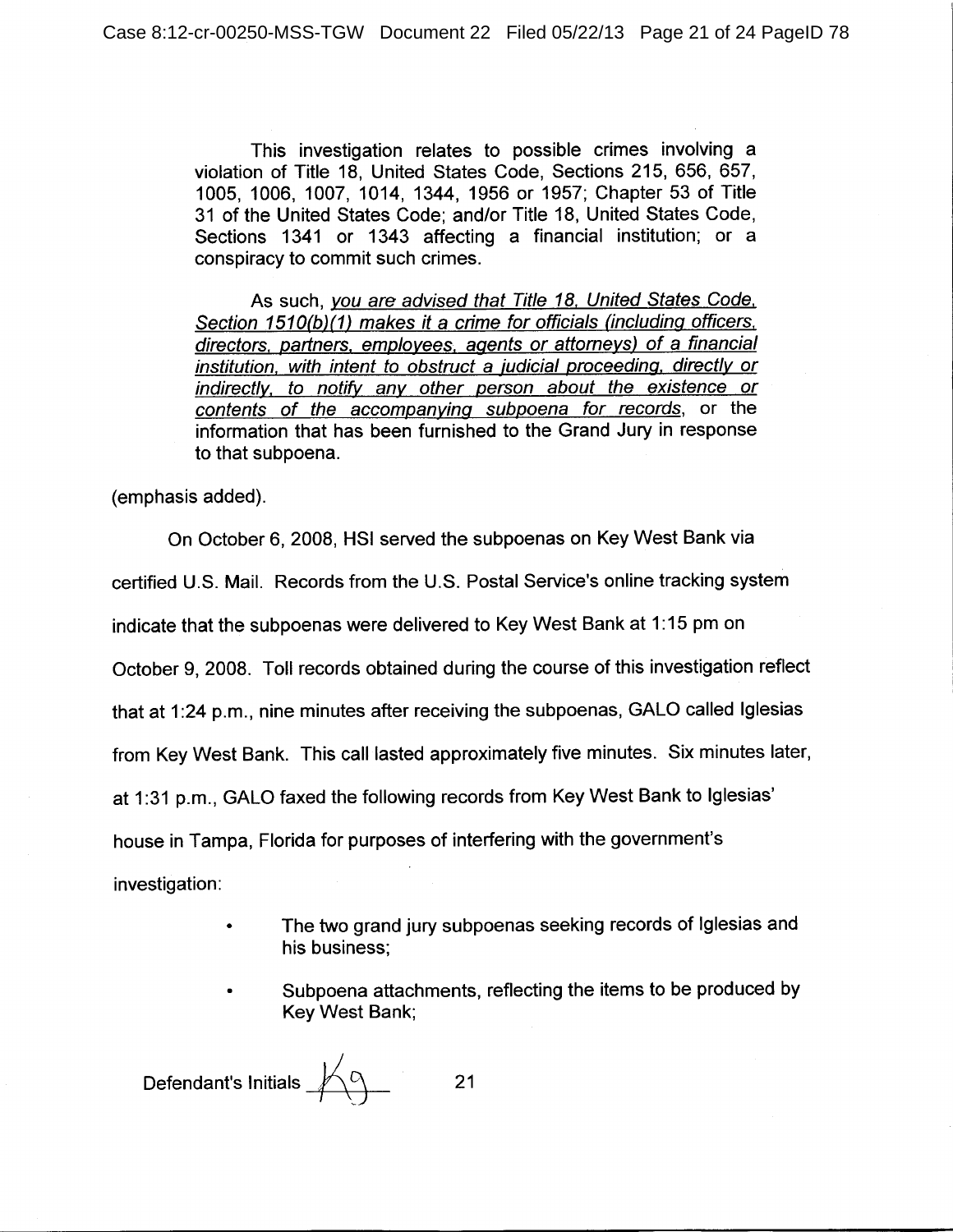- Two letters from the U.S. Attorney's Office requesting Certificates of Authentication of Business Records for the records being sought from Key West Bank;
- Two sample (fill-in-the-blank) Declarations of Authentication of **Business Records;**
- A Letter from the U.S. Attorney's Office regarding reimbursement of expenses for recipients of subpoenas duces tecum;
- A Form OBD-211, Request for Financial Information (Authorization Purchase Order, Receiving Report); and
- Two Bank Warning Letters (described above).

During the course of this investigation, a confidential informant obtained these faxed records from Iglesias. The following fax header was at the top of each page of the records GALO faxed to Iglesias: "10/09/2008 13:34 FAX 305 294 2177 **KEY WEST BANK".** Two minutes after this fax went through, Iglesias contacted GALO at Key West Bank in a call which lasted 6 minutes and 25 seconds. Throughout the day on October 9th, GALO and Iglesias communicated by

telephone.

Around 1:58 p.m. on October 9th, Agent Deutsch called GALO at Key West Bank. During their conversation, Agent Deutsch discovered that GALO knew Iglesias. Agent Deutsch immediately explained to GALO that it was a federal crime to discuss the subpoena in any way with Iglesias and that she could be prosecuted for it. GALO said she understood and would not tell Iglesias anything about the subpoena. Agent Deutsch then asked if GALO had already told Iglesias anything

Defendant's Initials  $M$ 22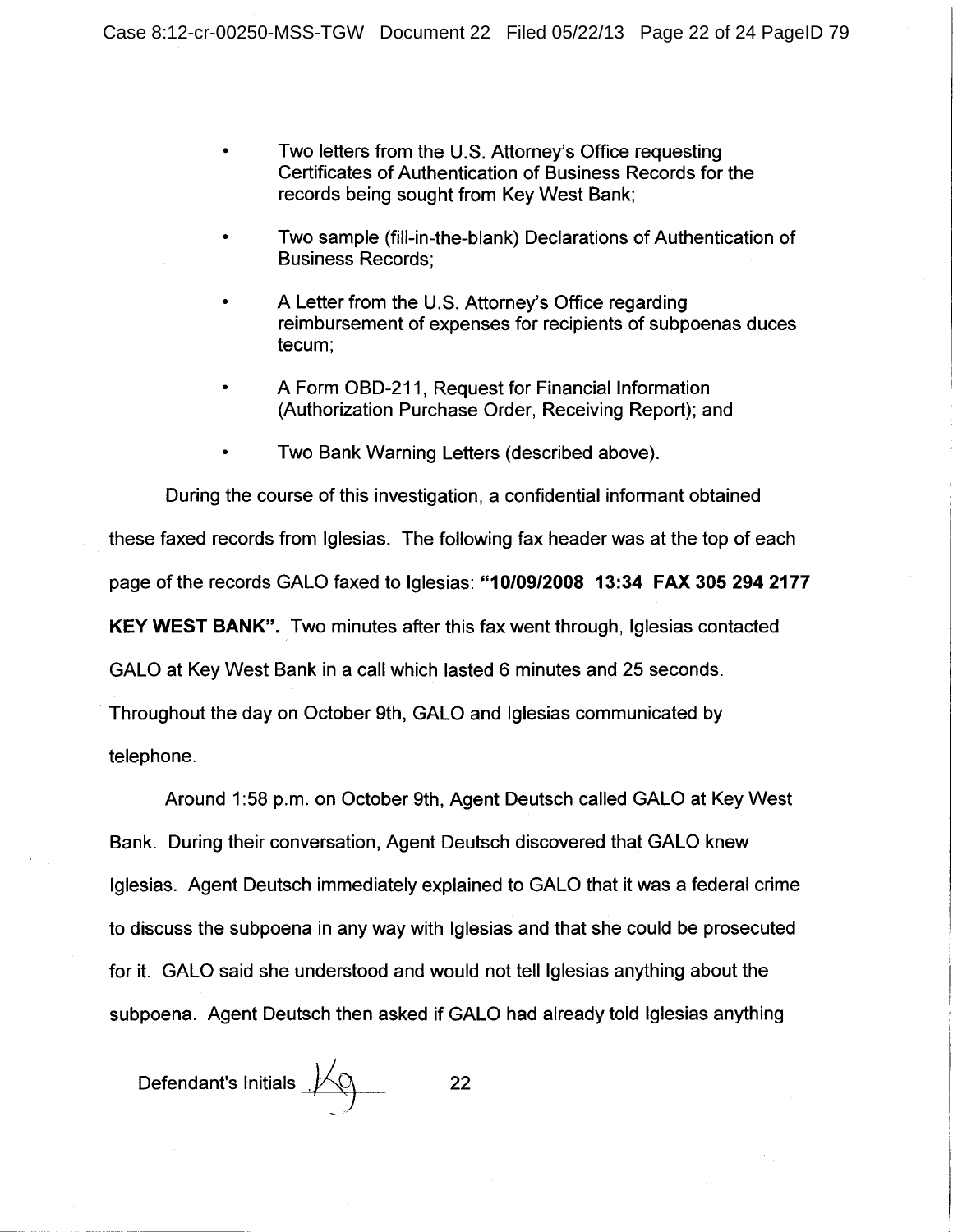about the subpoenas, to which GALO replied that she had not. After this conversation, GALO called Iglesias.

Agent Deutsch was concerned about the fact that GALO knew Iglesias, so he sent two HSI agents to the bank on October 9th to interview GALO. During that interview, GALO said she knew the person whose name was written on the grand jury subpoenas because he was a personal friend. She added that the individual whose name was written on the grand jury subpoena was also a close friend of her uncle. GALO told the agents that she did not contact this person or anyone for that matter regarding the grand jury subpoena, other than her supervisor at the bank.

On October 11, 2008, two days after the subpoenas were served on Key West Bank, Iglesias purchased an airline ticket to El Salvador, for a flight scheduled to leave the next day (October 12). On October 12, 2008, Iglesias traveled to San Salvador, El Salvador. A week after Iglesias left the United States, GALO's uncle left the country as well. Months later Iglesias returned to the United States. After Iglesias was approached by law enforcement, he fled again to Central America.

In a post-Miranda interview on February 28, 2013, GALO admitted that she disclosed the grand jury subpoenas to Iglesias; GALO knew she was not supposed to disclose the subpoenas to Iglesias; and GALO had never disclosed any other grand jury subpoenas to any third parties before or after October 9th.

Defendant's Initials  $\overline{\mathscr{A}}$